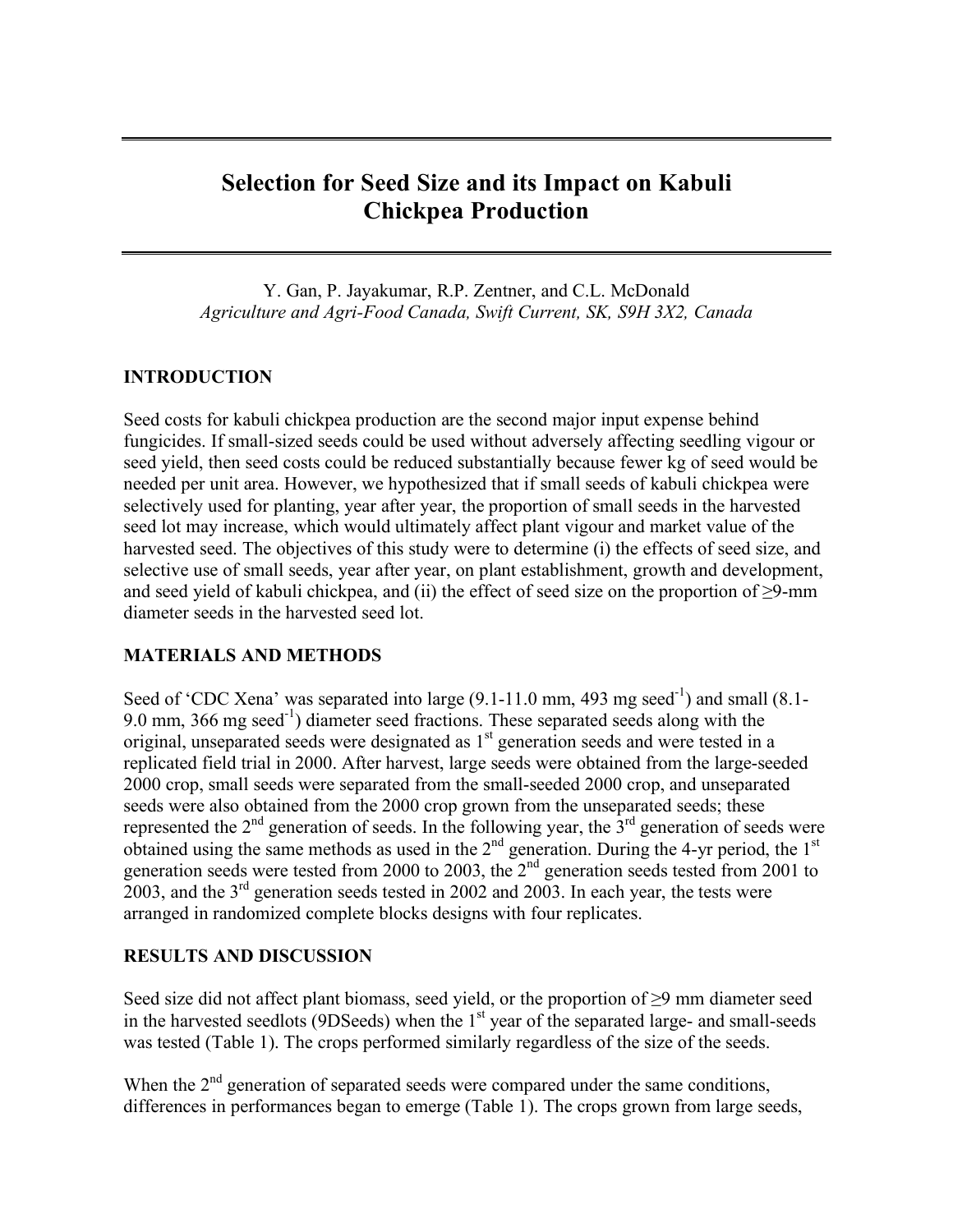during different test years (2001-2003), produced greater biomass, higher seed yields, and more 9DSeeds than crops grown from small seeds, although the effects were not always statistically significant.

However, when the 3<sup>rd</sup> generation of separated seeds were compared, the differences in performances became consistent and statistically significant (Table 1). Small seeded plants significantly lowered seed yields and decreased 9DSeeds in all test years when compared to plants grown from large and unseparated seeds.

The magnitude of differences in seed yield and 9DSeeds between small and unseparated seeds (also between large and unseparated seed) was described quantitatively by calculating the percent changes between the two seed size categories for each of the three generations. As small seeds were selectively used year after year, the gaps in field performance between small and unseparated seeds became larger. Use of small seeds selectively for three consecutive years reduced the seed yield of chickpea by 23% and 9DSeeds by 10%. The decrease in seed yield was attributable to fewer pods plant<sup>-1</sup> (in 2003) and fewer seeds pod<sup>-1</sup> (in 2002), in addition to a noticeable decline in the size of the harvested seed.

However, selective use of large seed, year after year, did not improve seed yields or 9DSeeds when compared to unseparated seeds. In some cases, selective use of large seeds improved biomass production, but this did not translate into higher seed yields.

## **CONCLUSIONS**

Our results showed that there were no differences in biomass production or seed yield between large- and small-sized seeds of kabuli chickpea when the crop was grown from a certified cultivar. However, selective use of small seeds for more than two consecutive generations significantly reduced seed yields and decreased the proportion of ≥9-mm diameter seeds in the harvested seed lot. A reduction of ≥9-mm diameter seed proportions means a significant decrease in the market value of the product because the ≥9-mm diameter seed receives a large price premium. The shift to smaller seeds with the selective use of small-sized seeds was probably due to environmental and maternal factors affecting plant fitness, but this type of selection would not likely result in any evolutionary change or genetic shift. The economic consequences of using large or small seeds in commercial production are associated with the margin between the value of seeds produced and the cost of production. Producers should always conduct an economic analysis using current seed costs, expected seed yields, and product prices to evaluate the opportunity costs of using small-sized seeds.

## **ACKNOWLEDGEMENTS**

We acknowledge the excellent technical assistance of Greg Ford, Ray Leshures, and Lee Poppy, and the financial support of this project from Saskatchewan Pulse Growers, and the Matching Investment Initiative of Agriculture and Agri-Food Canada.